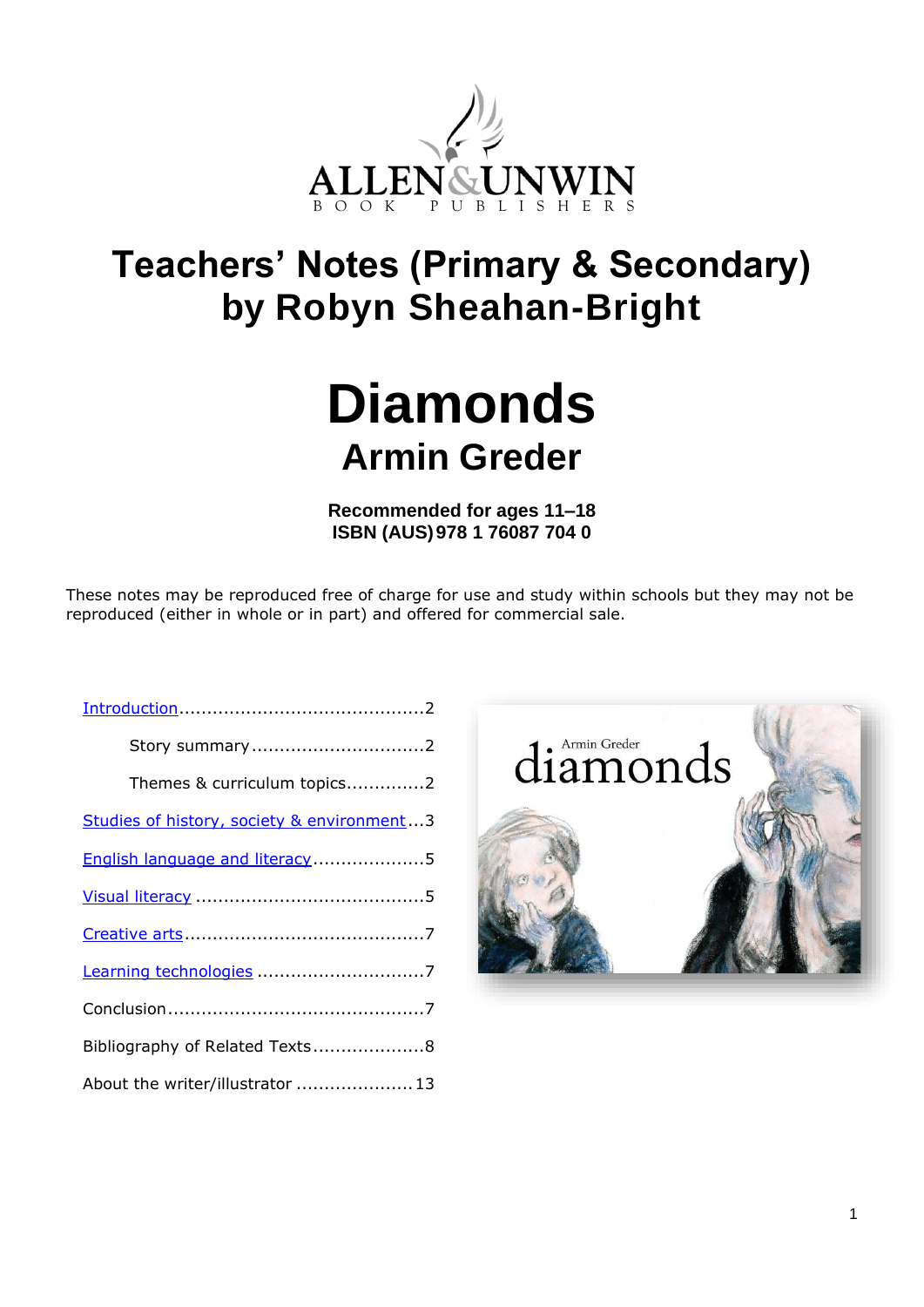## <span id="page-1-0"></span>**INTRODUCTION**

## **STORY SUMMARY**

**This profound book explores the ethics associated with diamond mining, largely in Africa, and the devastating effects it has had, and continues to have on so many lives, as others benefit in receiving payment for these gems, and ultimately, for the personal gift of beautiful diamonds. For these glittering gifts often have a tragic origin ... which is why they are often called 'Blood Diamonds or 'Conflict Diamonds'.**

The story opens with a conversation between a mother and her daughter, Carolina, as her mother dons a pair of diamond earrings, before going out for the evening, but for the most part the text is wordless. Only at the end does Carolina's African nanny Amina address the mother, briefly. In Carolina's dream, which is reminiscent of Hieronymus Bosch's or Pieter Bruegel's visions of hell, she sees an image of Amina doing the housework which morphs into her joining her fellow Africans in the horrendous conditions in which workers labour to mine diamonds in Africa. She witnesses a series of scenes including a utility full of armed guards and canny merchants eying the diamonds before agreeing to buy them. The diamonds Uncle Winston has bought in Antwerp, Belgium and given to Carolina's mother, which were discussed at the beginning of the story, therefore take on a sinister tone in the light of these nightmarish images.

As critic Francesco Boille points out in his afterword, Greder explores in his visual text the 'food chain' which links the rich and the poor, the powerful and the powerless, in this graphic exploration not only of the global diamond trade but of any global commercial enterprise.

Another under-recognised issue is that diamonds are a source of wealth which frequently finances conflict. For as Noury also points out in this afterword here: 'The Democratic Republic of the Congo is the most glaring example of all this. But elsewhere, in Africa and beyond, diamonds have financed wars, and been exchanged for weapons. That is what lies at the heart of Carolina's nightmare.'

Haunting this work, too, is of course another sub-text, for such dangerous conditions lead to refugees embarking on desperate journeys – a problem explored in several of Greder's earlier books. For the conditions outlined and the inequities illustrated here directly relate to, and in fact create, the worldwide migration of people seeking a better existence; journeys which are often undertaken at great risk to those who have nothing left to lose.

And, also shadowing this work, is the fact that this household is a deliberate microcosm of the careless society which has allowed diamond mining to continue to exploit workers. For we see this depicted in the obviously distracted mothering which Carolina endures, as her mother blithely departs for an evening with 'Uncle Winston' (presumably her lover) – it is her African nanny who puts her to sleep and comforts her when she suffers nightmares. Her mother's dismissive treatment of her 'annoying' questions and of the notion that Amina might own any diamonds, are further evidences of the position of privilege and sense of entitlement which her mother represents. Her mother's immediate reaction when she returns to find Carolina crying is accusatory ('What's going on?'), as if she suspects Amina of some infringement. Amina herself is symbolic of her many fellow countrymen who are downtrodden workers, just as she is.

This is another monumentally important work by Armin Greder which reminds members of any privileged society to consider the lives of others, to not only empathise with them, but most of all to act in order to bring about change.

## **THEMES**

There are several key ideas or themes which flow through this work. These notes are ideal for classroom discussion from Years 6 to 12, and could be used in Years 3 to 5 as well. They have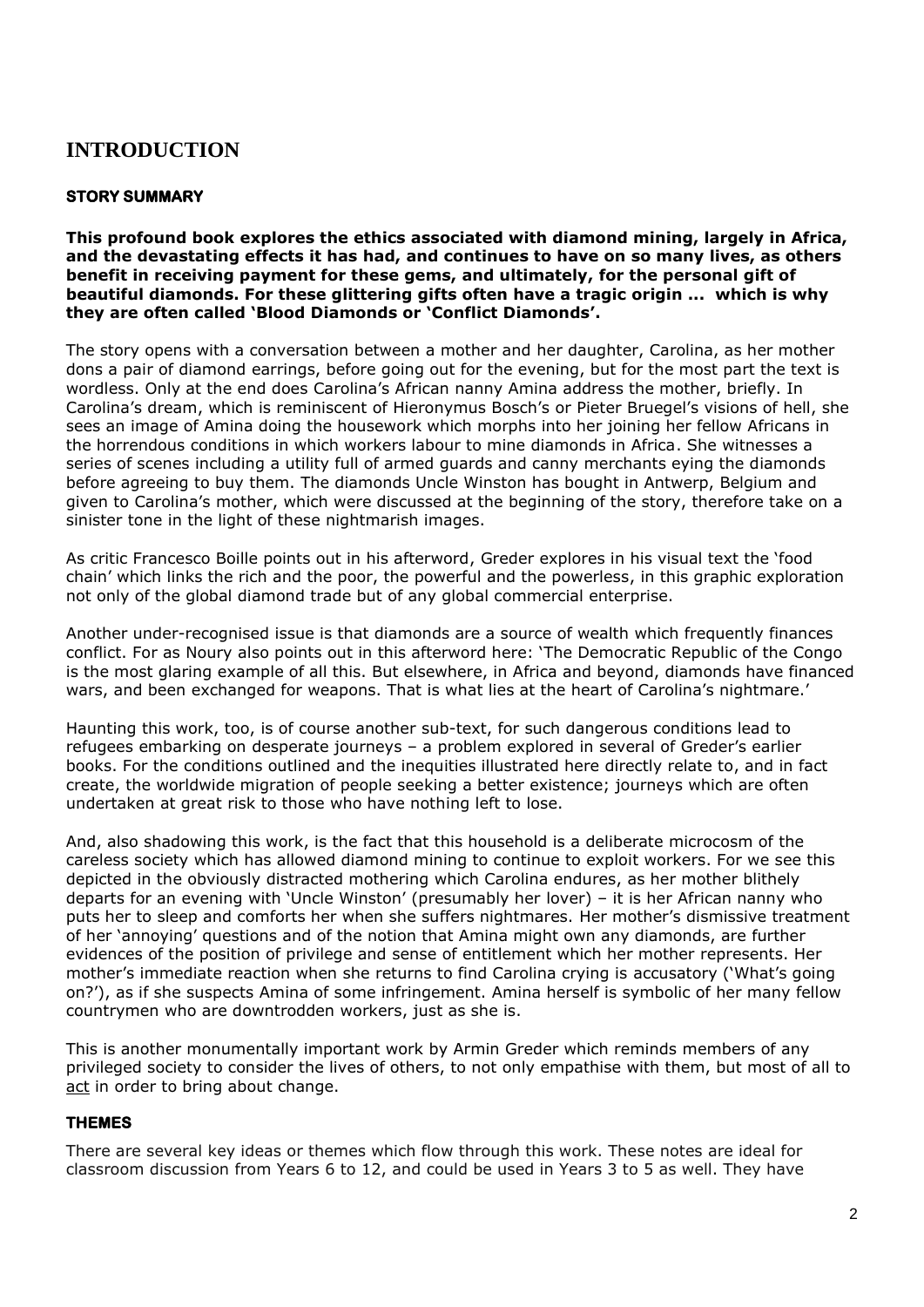application to core subjects such as Art, English and HSIE. These themes could be considered in conjunction with the following school curriculum areas.

## **CURRICULUM TOPICS**

- 1. Study of history, society and environment
- 2. English language and literacy
- 3. Visual literacy
- 4. Creative arts
- 5. Learning technologies

The notes which follow are designed to be used largely in upper primary and secondary classrooms. Teachers should be able to adapt them to suit the demands of their particular curriculum. **Note:** These notes are for teachers to use as an extended resource in order to enourage discussion of the concepts suggested below, and are to be mediated in a sensitive manner appropriate to the agegroup of their students.

## <span id="page-2-0"></span>**STUDIES OF HISTORY, SOCIETY AND ENVIRONMENT**

#### **DIAMOND MINING**

- *Discussion Point:* The text and images in this book challenge the reader to understand the inhumanity of the diamond trade in Africa. Workers there, many of whom are children, are forced to work in dangerous and unsanitary conditions, overseen by cruel and armed guards. Accident and mortality rates are high and corruption is rife. Wealthy corporations control the mining and trade of diamonds. Buyers sell to retailers who then sell to customers who present them as gifts to women like Carolina's mother. How is the international diamond trade organised? Which companies control it in Africa? What other countries are major players in diamond mining?
- *Discussion Point:* This book also reveals that the profits of this trade are often siphoned off into paying for wars and conflicts. How do so-called 'Conflict Diamonds' fund such wars?
- *Discussion Point:* The presence of an African nanny in Carolina's mother's household cements the impression conveyed in these images that diamond mining is an anachronistic form of slavery in our modern world. Environmental damage is another outcome of the industry. What aspects of the diamond trade did you notice in these images? What have you discovered in your research?
- *Discussion Point:* After reading the few opening words in this book, and then 'reading' the images, read the afterword by Francesco Boille at the end of the text. It is preceded by two quotes by American Presidents Dwight David Eisenhower and John Fitzgerald Kennedy. These are followed by words written by Riccardo Noury,Spokesperson of Amnesty International Italy. Discuss with students the information contained in these four pieces of text. For example, discuss the final part of Kennedy's Quote: 'If a free society cannot help the many who are poor, it cannot save the few who are rich.' – John Fitzgerald Kennedy, President of the United States, inaugural address, 20 January 1961. OR discuss Riccardo Noury's piece which dwells on the ironic use of the word 'forever' in the saying 'Diamonds are forever' by overturning that to examine the 'forever' consequences of the dangers of mining on the lives which are often lost (forever) in the process.
- *Discussion Point:* The saying 'Diamonds are forever' is not traditional; it was the official De Beers slogan, 'invented in 1948 by its New York advertising agency N. W. Ayer to promote the engagement ring as a symbol of enduring love.' (Pallister et al, 1987) Later the notion of wearing eternity rings or anniversary rings was similarly promoted. (Pallister et al, p 111) Marilyn Monroe's song 'Diamonds are a Girl's Best Friend' in *Gentlemen Prefer Blondes* promoted an alternative 'racier' marketing image. (Pallister et al, p 110) How has marketing driven the international thirst for diamonds? Is a diamond really an appropriate symbol of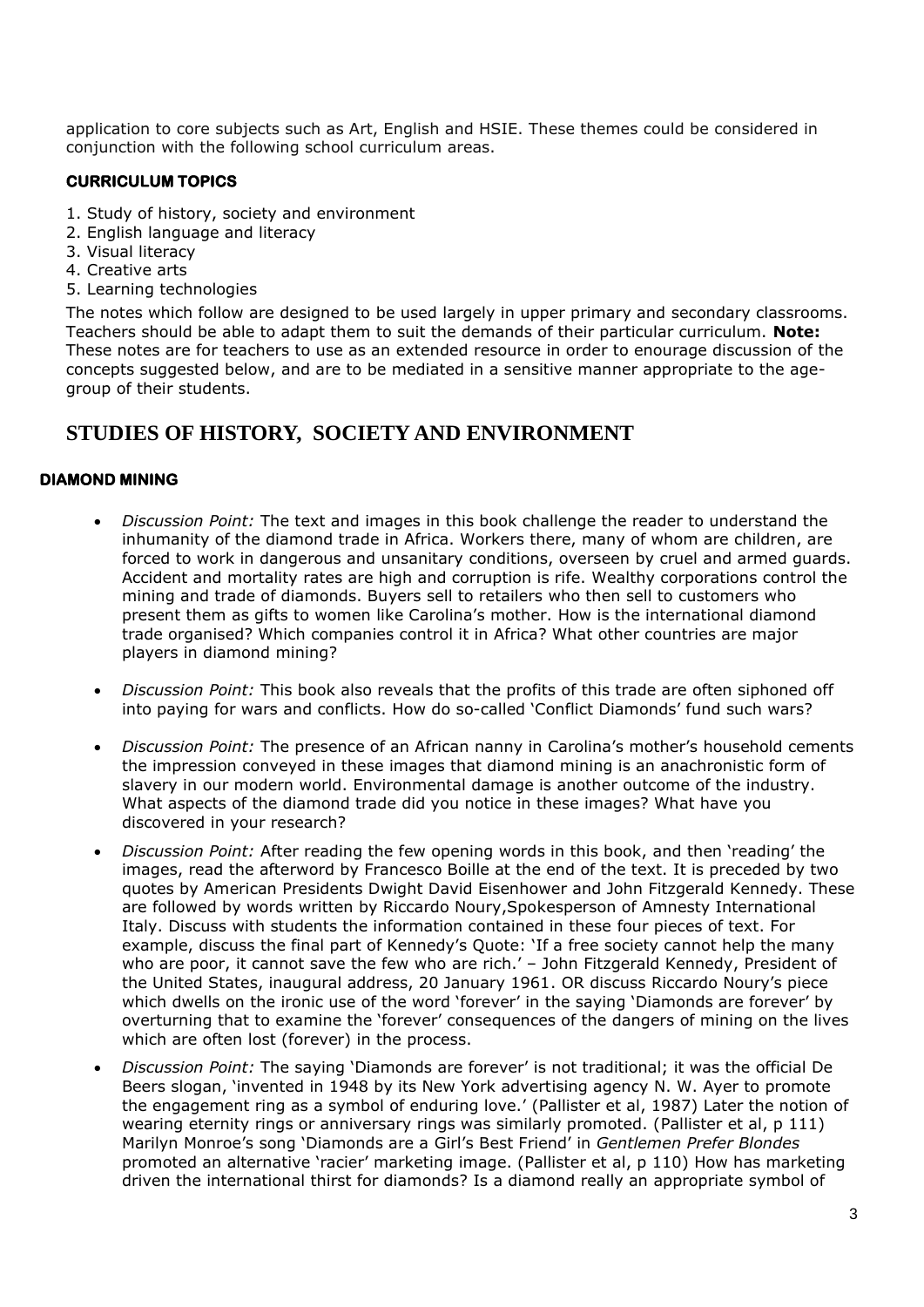enduring love, when its production entails so much hardship? And is a diamond really such a good investment when one considers the market manipulation which has occurred in order to maintain profits for those companies which mine and sell diamonds?

- *Discussion Point:* Later in his afterword, Noury mentions the 'Kimberley Process', 'a certification agreement that aims to reduce the flow of diamonds used to finance conflict', and says it doesn't go far enough. Research and write an analysis of this issue using wesbites such as *The Kimberley Process (KP)* https://www.kimberleyprocess.com/. [See also **English Language & Literacy** below.]
- *Discussion Points:* Pose questions to students about the ethics of diamond mining. For example,
	- a) Should children be put to work in any industry?
	- b) What ethical responsibilities should companies adhere to when working in any foreign country?

Encourage secondary students to research these questions in the media and by consulting the resources listed in the **Bibliography** below.

## **GLOBALISM & CAPITALISM**

- *Discussion Point:* Community responsibility extends to global responsibility. Conduct a debate on this topic.
- *Discussion Point:* The 'food chain' outlined in this exposé of diamond mining reminds us all that every individual action may be linked to consequences for other people. This begins with immediate family and friends, extends to co-workers, and to an intricate network of connections involved in creating and marketing any product. This sense of a 'global ecology' should inform each of us to act with responsibility towards others.

## **SLAVERY & RACISM**

- *Discussion Point:* Employing workers in sub-human and violently enforced conditions (a whip and guns are evident in these images), from which they cannot afford to escape, is tantamount to slavery, despite the fact that our westernised notions of slavery are bound up with the outcome of the American Civil War which supposedly made slavery illegal. Invite students to investigate the various forms of contemporary slavery against which organisations such as Amnesty International are currently mounting challenges.
- *Discussion Point:* Is inherent racism implied in the mother's off-handed treatment of her nanny, Amina?

## **POLITICAL ACTIVISM & FORMS OF SOCIAL/POLITICAL PROTEST**

- *Discussion Point:* How should governments and corporations address the issues outlined in this book? Should ordinary citizens be taking a stand against this industry?
- *Activity:* Read about advocacy groups and organisations such as Global Witness and Amnesty International and how they interpret, and are addressing, this challenge.
- *Activity:* Research some of the forms of peaceful protest used by advocacy groups, such as letter-writing, signing petitions, creating placards and banners to be used in peaceful marches and demonstrations, fundraising etc. How might a useful protest against diamond mining be made?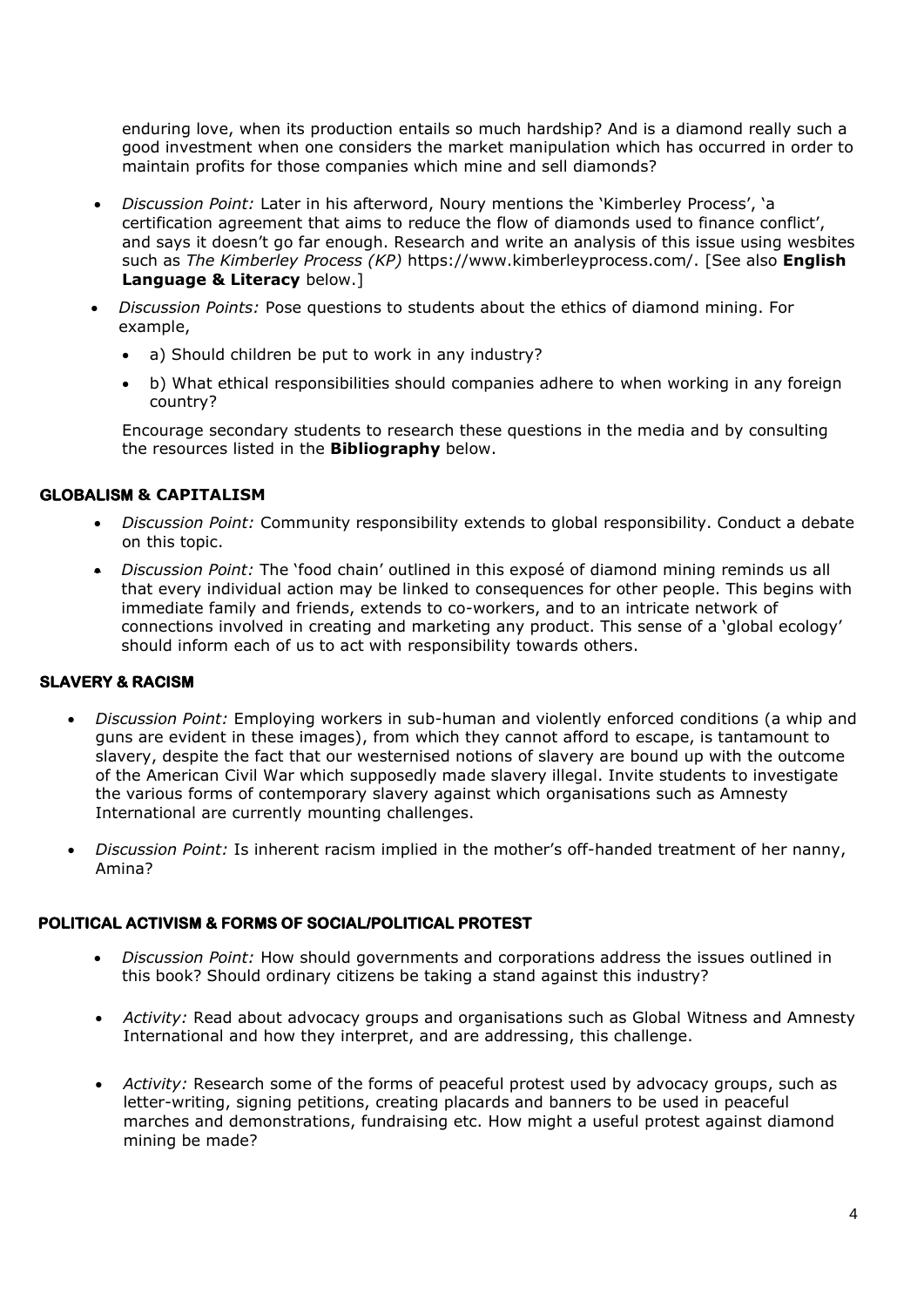• *Activity:* Research 'craftivism' or 'craft activism' – a form of protest which employs craft in a peaceful way. [See **Bibliography**.] Encourage students to come up with such a project on the theme of diamond mining using yarn bombing, embroidery, cross stitching, basket weaving, or any other forms of craft.

## <span id="page-4-0"></span>**ENGLISH LANGUAGE AND LITERACY**

- **1) This text contains two quotes and an afterword by both Francesco Boille and Riccardo Noury**.
	- *Discussion Point:* Having discussed their meaning above under the theme of **Diamond Mining,** discuss these four pieces of text, as poetic or expository or persuasive forms of writing, with your students.
	- *Discussion Point:* Invite students to write a response to these four pieces of text in any of these types of prose.
- **2) Structure in a story is important. This has a framing story set in Carolina's home but the main story is that of the diamond trade and how it affects African workers.** 
	- *Discussion Point:* Discuss the structure of the story with exposition, turning point, resolution, open ending.

## **3) This book tells a story largely in images.**

- *Discussion Point:* Invite students to write some sentences to accompany one of the images.
- **4) The Conclusion of a story** should cement its themes.
	- *Discussion Point:* How do the final words and the image of the three members of this household resolve or summarise the ideas and themes in this book?

**5) Poetry** can offer a strong and immediate reponse to the issues raised here.

- <span id="page-4-1"></span>• *Activity:* Encourage students to write their own poetic responses to the issues explored in this book, in any poetic form they choose.
- *Activity:* Watch *YouTube* videos of UK performance poets Kate Tempest or Benjamin Zephaniah or Australian poets such as Steven Herrick deliver their poetry on personal and social issues. [See examples in **Bibliography**.] Encourage students to read social issues based poetry and then to write and perfom such poetry for their classmates.

## **VISUAL LITERACY**

#### **1) Visual texts may be interpreted very differently by a reader, particularly where a text has an 'open' ending.**

- *Activity:* Invite students to read Francesco Boille's very elegant and astute anaylsis of how Greder's comic/graphic/filmic artwork actually works on the page. Closely analyse how his drawing and use of devices (such as perspective and colour) work together to create meaning in this text.
- *Activity:* Boille also refers to the influence of Francisco Goya, Honoré Daumier and Käthe Kollwitz on Greder's work. Study their artwork as well. [See **Bibliography**.]
- *Activity:* Invite students to create a visual response to this text. It might be another image to be added to the text, or some other visual image. Create a class display and an online gallery of these artworks. Discuss the differences between each interpretation.

## **2) A good part of this text is wordless.**

• *Activity:* Read other examples of wordless texts such as Armin Greder's *The Mediterranean* (2017) or Shaun Tan's *The Arrival* (2006). Consult the **Bibliography** for other wordless texts and compare and contrast their impact.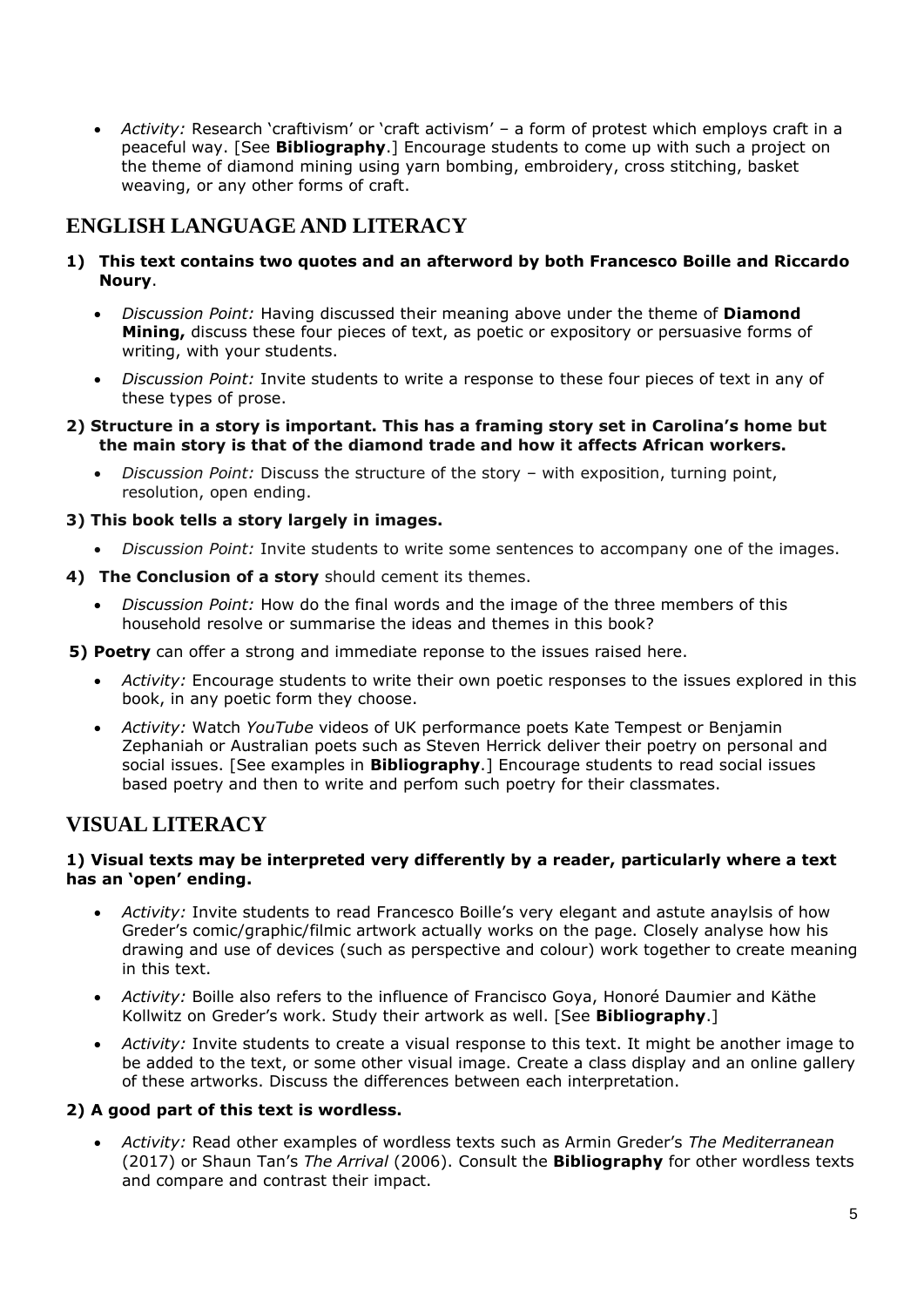**3)** The **text** is set in Adobe Garamond and the title type is Berling.

• *Activity:* Discuss the selection of fonts, and the differences between serif and sans serif fonts. Examine a variety of fonts and discuss the impact they have on one's reading.

**4)** The **medium** used here is compressed charcoal and pastel on paper.

• *Activity:* Armin Greder's drawings are always very loosely drawn and expressive. Create your own image of a child in a diamond mine, using a similar technique.

**5) Emotions** are conveyed in the images in this book, too, via spatial perspective.

*Activity:* Choose a particular image and describe the emotions conveyed in it. For example, pp 6–7 where Amina is putting Carolina to bed. What emotions are explored here?

**6)** The **muted colour palette** used in this book includes charcoal grey, and a pale pink on a white background.

• *Discussion:* What effect does this colour palette have on the reading of this work?

**7) Critical Literacy** can be employed to examine each double page and to discover inter-textual references.

- *Activity*: Invite students to examine each page carefully. For example, pp 8–9 illustrates the terrible conditions in the diamond mines. What aspects of the working conditions does this spread reveal? What feelings does it convey? Compare and discuss interpretations.
- *Question*: What 'sub-texts' did you discover in the images in this book?

 **8) Design encompasses every aspect of a picture book's construction**, including the front and back cover image, a title page, a series of double page spreads, two afterwords, and a final imprint or publication details page containing the author's dedication. The juxtaposition of images and words on each page contributes to meaning in this and in other books.

- *Discussion Point*: The title page depicts a bag of diamonds being casually thrown on a table. What comment does this image suggest the author is making?
- *Discussion Point*: Choose a double page spread and discuss how the two facing pages have been designed and how that contributes to meaning.
- *Activity*: Examine the front and back cover of the book. Body language is an important part of meaning making. What does the mother's attitude/stance/expression suggest to the viewer? The back cover blurb reads: 'A powerful parable that explores how the desire for endless riches perpetuates chains of inequality and corruption.' Invite students to write their own blurb for this book.

**9) Cartoonists** have used their art to make comments on many issues. Show students some examples of this.

• *Activity:* Create a cartoon or a comic strip or a page of a graphic novel exploring the topic of diamond mining.

## **10) Artists might protest against diamond mining** in exhibitions, street art, or installations.

<span id="page-5-0"></span>• *Activity:* Create a class mural expressing students' views about diamond mining.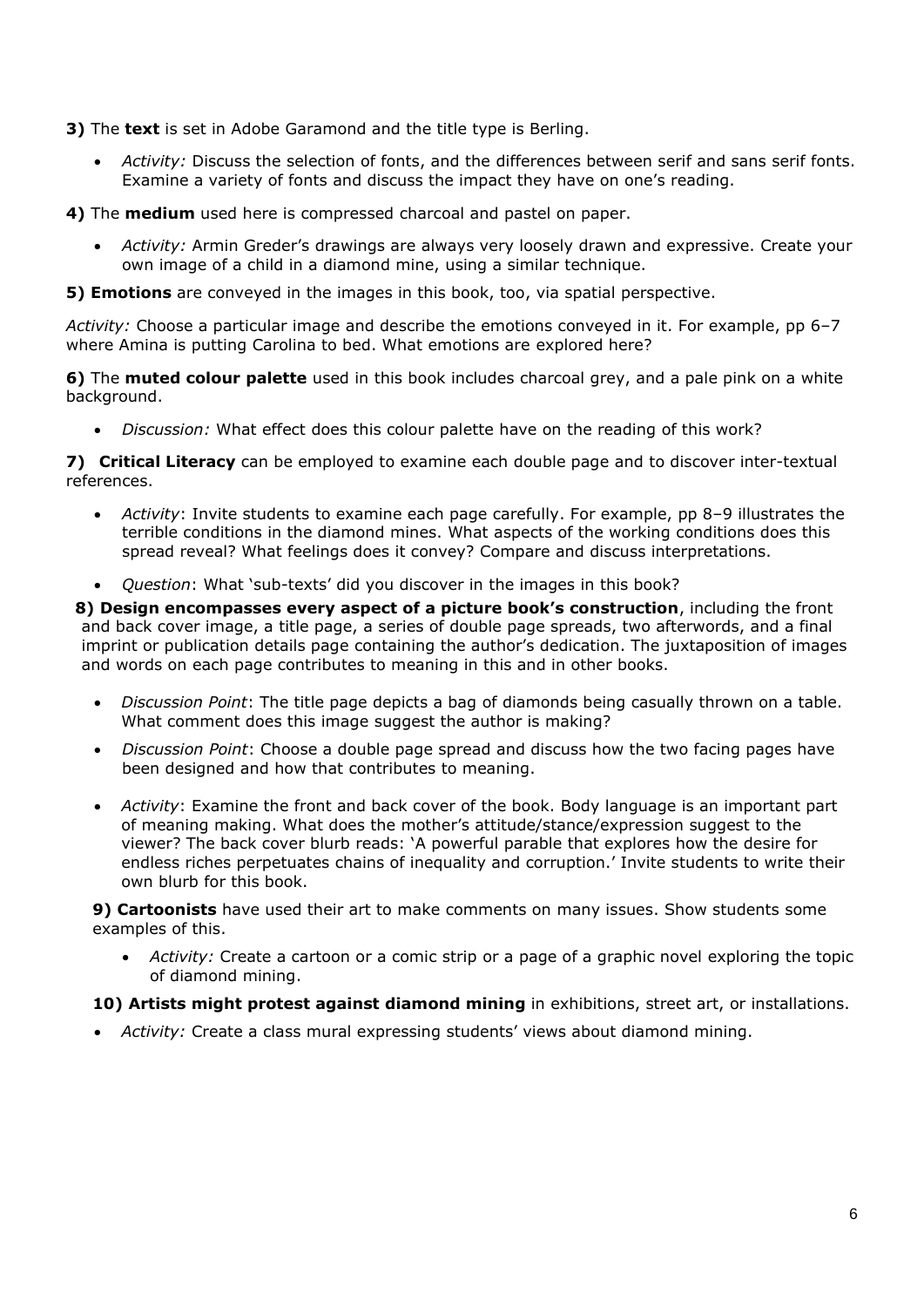## **CREATIVE ARTS**

This text will encourage students to explore various other creative arts.

## **DRAMA**

• *Activity*: Invite students to write a short playscript based on the issues explored in this book.

## **MUSIC**

• *Activity*: Choose music or write a song to enhance the play you are performing.

## **CRAFT AND DESIGN**

• *Activity*: Design a poster about the issues explored in this book. Before embarking on this activity, study other posters, and consult this reference for advice: 'Poster Design to Change the World' *Oxfam Australia* <https://www.oxfam.org.au/secondary-section-1-part-3-whatmakes-a-successful-campaign-poster/>

## **FILM**

• *Activity*: Create a Book Trailer for this book. [See **[Bibliography](#page-6-2)** for resources.]

## <span id="page-6-0"></span>**LEARNING TECHNOLOGIES**

This book might be used as a tool for investigations on the Internet.

- *Activity*: Research the issues discussed in these notes and explored in this visual text.
- *Activity*: Research the work of Armin Greder online.

## <span id="page-6-1"></span>**CONCLUSION**

<span id="page-6-2"></span>Armin Greder's work unflinchingly challenges governments, corporations and ordinary people to consider the ethics of their actions, and in this book to consider, in particular, the human impact of diamond mining. Those who are paid (and often forced) to dig for diamonds may be digging their own graves at the behest of the multinationals which fund conflicts via such corrupt forms of trade. But even in his stark 'take' on this industry, Greder manages to infuse the written and visual text with a touching sense of a child's innate curiosity and hence empathy with others. This is eloquent, ultimately devastating, but still maintains some hope that people might really listen and take heed of such vital concerns.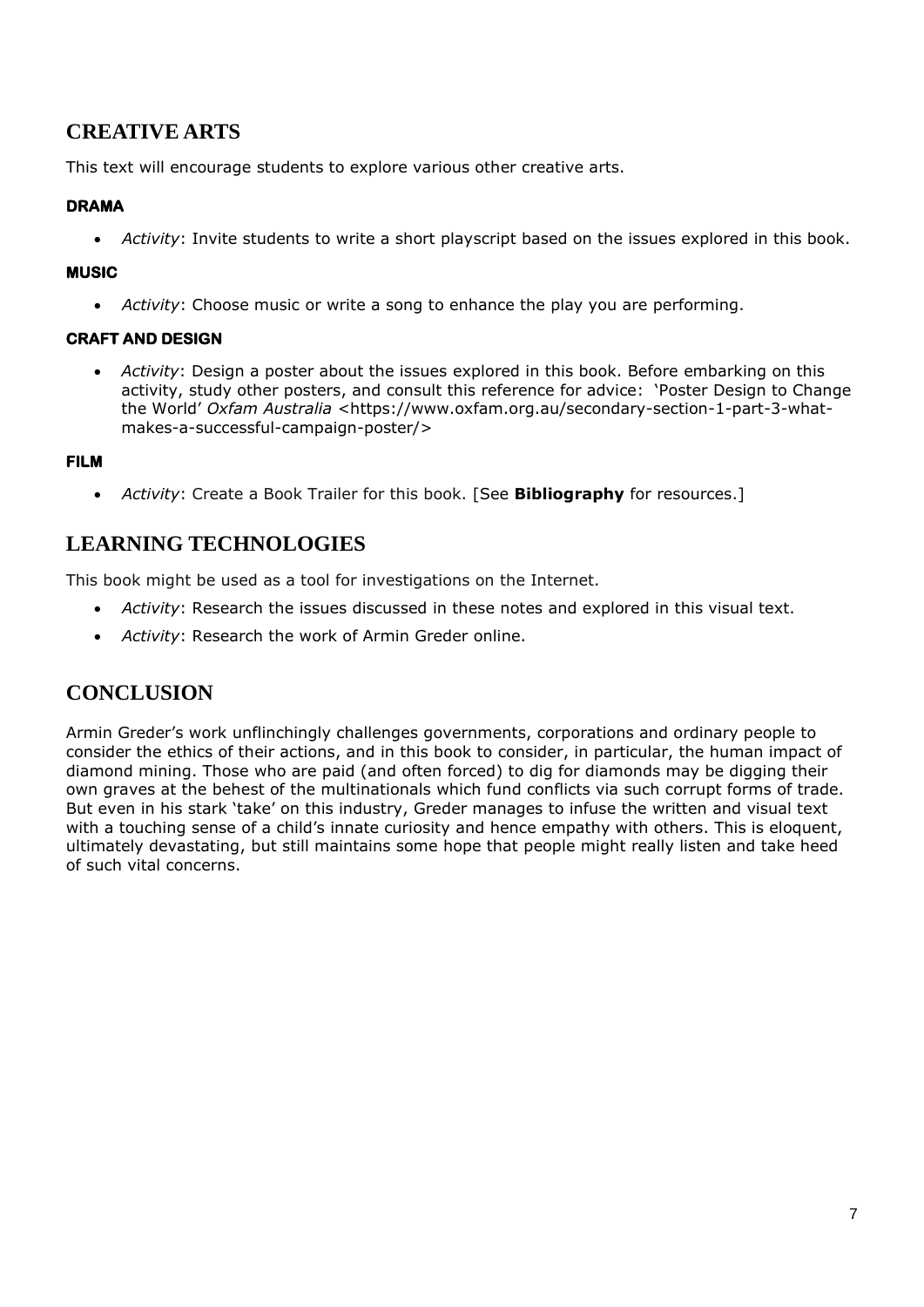## **BIBLIOGRAPHY OF RELATED TEXTS**

## **PICTURE BOOKS**

Baker, Jeannie *Mirror* Walker Books, 2010.

Greder, Armin *The Island* Allen & Unwin, 2007.

Greder, Armin *The City* Allen & Unwin, 2007.

Greder, Armin *Australia to Z* Allen & Unwin, 2016.

Greder, Armin *The Mediterranean* Allen & Unwin, 2017.

Tan, Shaun *Cicada* Hachette, 2019

We are All Born Free The Universal Declaration of Human Rights in Pictures [Illustrated by various artists.] Frances Lincoln Children's Books in association with Amnesty International, 2008.

## **FICTION FOR OLDER READERS**

Land, Jon *Blood Diamonds* (The fifth book in the Ben Kamal and Danielle Barnea Series #5) Forge Books, 2002.

MacAndrew, Richard *Blood Diamonds (Cambridge English Readers Level 1)* Cambridge University Press, 2005.

Williams, Michael *Diamond Boy* Little, Brown Books for Young Readers, 2014.

## **NON-FICTION FOR OLDER READERS & ADULTS**

'Activism and Protest' *Issues In Society* 451 Edited by Justin Healey. Spinney Press, 2020.

'Child Labour' *Issues In Society* 413 Edited by Justin Healey. Spinney Press, 2017.

Campbell, Greg *Diamonds: Tracing the Deadly Path of the World's Most Precious Stones* Basic Books, 2004.

Delaney, Rachelle *MainSails Level 6: Blood Diamonds* Pearson Education NZ, 2009.

Hart, Matthew *Diamond: A Journey to the Heart of an Obsession* Walker, 2001.

Kanfer, Stefan *The Last Empire: De Beers, Diamonds and the World* Farrar Strauss Giroux, 1993.

Pallister, David, Stewart, Sarah, and Lepper, Ian *South Africa Inc. The Oppenhimer Empire* Lowry Publishers, 1987.

Smillie, Ian *Blood on the Stone: Greed, Corruption and War in the Global Diamond Trade* Anthem Press, International Development Research Centre, 2010.

Smillie, Ian *Diamonds* John Wiley & Sons (UK), 2014.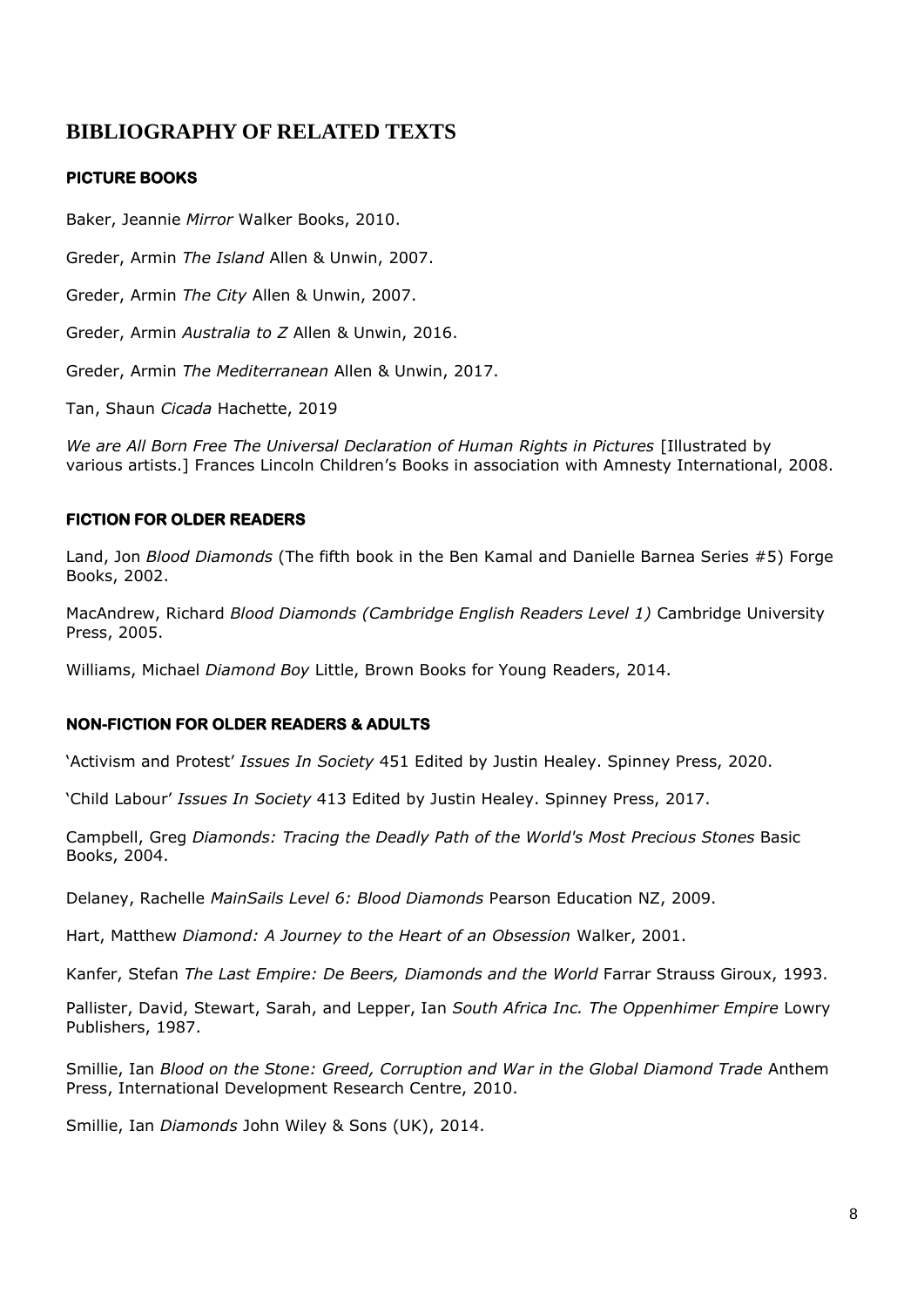## **POETRY**

'Benjamin Zephaniah reads 'Money'' *YouTube* February 21, 2009 https://www.youtube.com/watch?v=k2TiNi9w-XE

'Kate Tempest - Full Performance (Live on KEXP)' *YouTube* May 1, 2017 https://www.youtube.com/watch?v=Ype63tsMMTw

'Poems of Protest, Resistence and Empowerment' *Poetry Foundation* https://www.poetryfoundation.org/collections/101581/poems-of-protest-resistance-andempowerment

'Steven Herrick – Poet – "trains"' *YouTube* September 12, 2006 https://www.youtube.com/watch?v=6xeIkFLVNFI

#### **ONLINE ARTICLES AND RESOURCES**

[Some of these resources were published for adults, and are for teachers to use in order to glean background information, although some may be suitable for reading by upper secondary level students, as well.]

Baker, Aryn 'Blood Diamonds' *Time* https://time.com/blood-diamonds/

Baker, Aryn 'The Fight Against Blood Diamonds Continues' *Time Magazine* Vol 186, No 9, September 7 th, 2015

https://time.com/magazine/south-pacific/4013033/september-7th-2015-vol-186-no-9-asia-europemiddle-east-and-africa-south-pacific/

'Blood diamond' *Wikipedia* https://en.wikipedia.org/wiki/Blood\_diamond

Bulawayo News24 (Zimbabwe) 'United Nations session to consider whether to classify Zimbabwean diamonds as conflict gems' *Business and Human Rights Resource Centre* 22 March 2019 https://www.business-humanrights.org/en/united-nations-session-to-consider-whether-to-classifyzimbabwean-diamonds-as-conflict-gems

Caesar, Ed 'The Woman Shaking up the Diamond Industry' *A Reporter at Large* February 3, 2020 https://www.newyorker.com/magazine/2020/02/03/the-woman-shaking-up-the-diamond-industry

Campbell, Greg 'The Rock-Mining Children of Sierra Leone Have Not Found Peace' *The Atlantic* May 31, 2012

https://www.theatlantic.com/international/archive/2012/05/the-rock-mining-children-of-sierraleone-have-not-found-peace/257899/

'Conflict diamonds and climate change: Cooperate, don't compete over natural resources urges Guterres' *UN News* 16 October 2018 https://news.un.org/en/story/2018/10/1023332

Cowell, Alan 'Controversy over Diamonds made into Virtue by De Beers' *New York Times* August 22, 2000

[https://www.nytimes.com/2000/08/22/business/controversy-over-diamonds-made-into-virtue-by](about:blank)[de-beers.html](about:blank)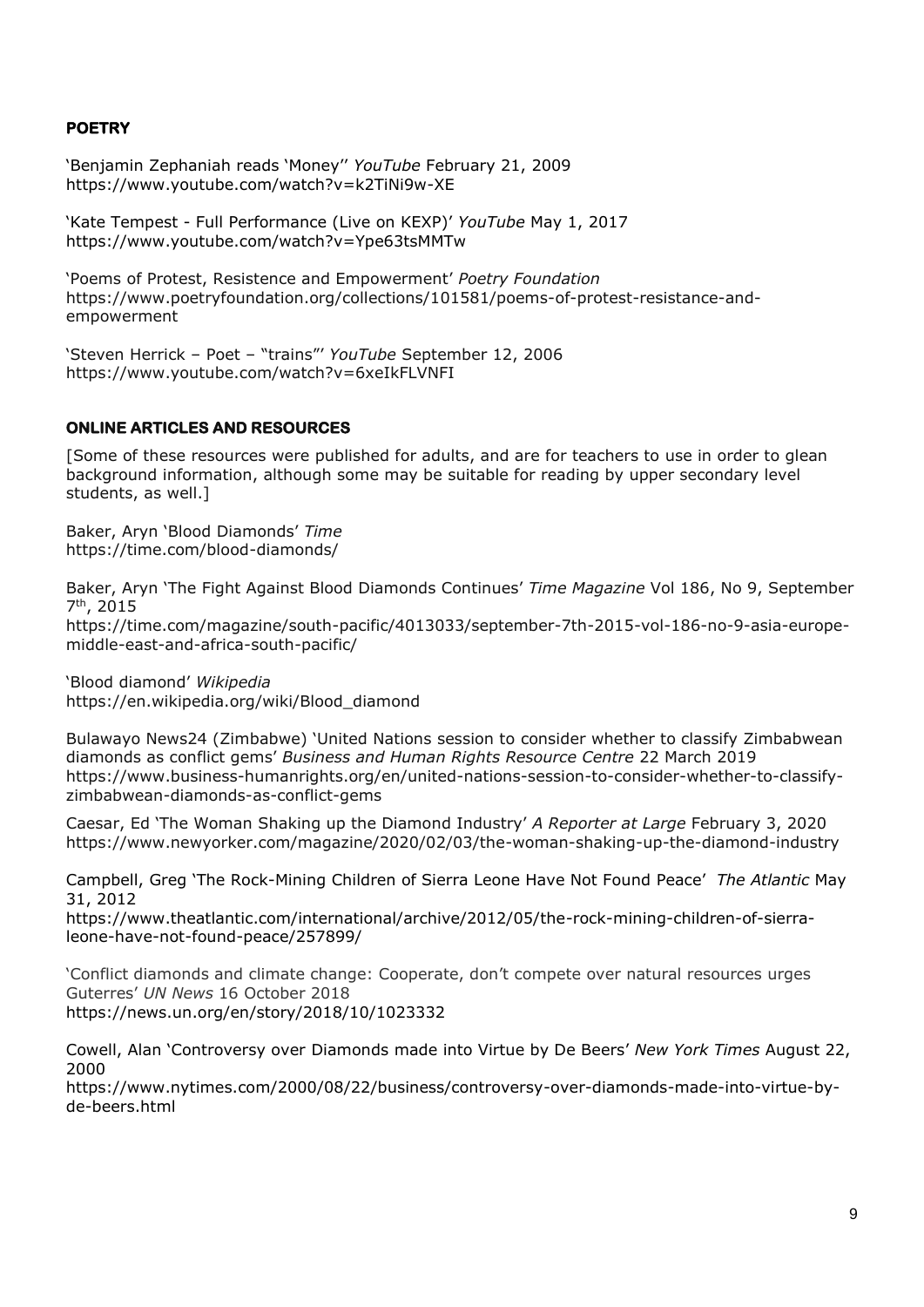'Debates and General Articles on Diamonds in Conflict' *Global Policy Forum* https://www.globalpolicy.org/the-dark-side-of-natural-resources-st/diamonds-in-conflict/debatesand-articles-on-diamonds-in-conflict.html

'Diamond industry fails to clean up its act' *Amnesty International* 12 November, 2018 https://www.amnesty.org/en/latest/news/2018/11/diamond-industry-fails-to-clean-up-its-act/

Fleshman, Michael 'Conflict Diamonds Evade US Sanctions' *Africa Renewal* December 2001 https://www.un.org/africarenewal/magazine/december-2001/conflict-diamonds-evade-un-sanctions

'Francisco Goya' *The Art Story* https://www.theartstory.org/artist/goya-francisco/

'General Assembly Reaffirms Strong Ongoing Support for Kimberley Process Targeting Global Trade in "Blood Diamonds", by One of Four Resolutions' *United Nations* 16 December, 2010 https://www.un.org/press/en/2010/ga11039.doc.htm

'Honoré Daumier' *The Art Story* https://www.theartstory.org/artist/daumier-honore/artworks/

'Käthe Kollwitz' *The Art Story* https://www.theartstory.org/artist/kollwitz-kathe/

'List of diamond mines' *Wikipedia* https://en.wikipedia.org/wiki/List\_of\_diamond\_mines

Morris, N. and Baartjes, N.L. 'The Social Impact of Diamond Mining: Is it Time to Revisit the Scorecard?' *The Southern African Institute of Mining and Metallurgy* 2010 https://www.saimm.co.za/conferences/diamondssourcetouse2010/293-morris.pdf

Patten, Elizabeth 'The World Has a Diamond Glut: Why Is That a Problem?' *The New York Times* August 16, 2019 https://www.nytimes.com/2019/08/16/business/diamonds-mining.html

Rhode, David *'*The Kimberley Process is a "perfect cover story" for blood diamonds' *The Guardian 25* March 2014 https://www.theguardian.com/sustainable-business/diamonds-blood-kimberley-process-mines-ethical

Schipper, Irene, de Hahn, Esther and van Dorp, Mark *Gold from Children's Hands: Use of childmined gold by the electronics sector* SOMO, November 2015. https://www.somo.nl/wp-content/uploads/2015/11/Gold-from-children%E2%80%99s-hands-5.pdf [Although about the gold mining industry, this text has relevance in the related issues it covers.]

Searcey, Dionne 'Gems, Warlords and Mercenaries; Russia's Playbook in Central African Republic' *The New York Times* September 30, 2019 https://www.nytimes.com/2019/09/30/world/russia-diamonds-africa-prigozhin.html

*The Kimberley Process (KP)* https://www.kimberleyprocess.com/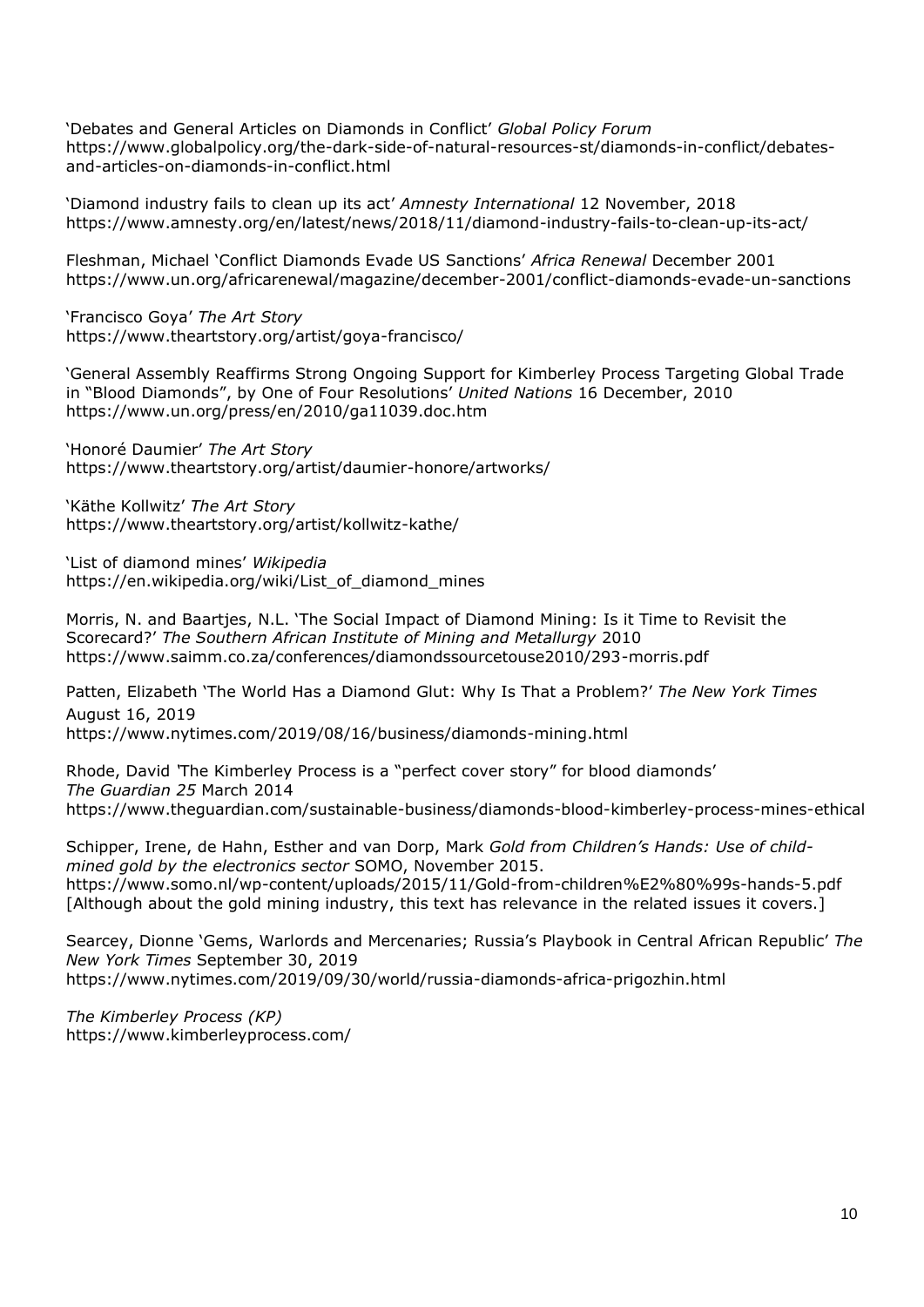'The Kimberley Process and the unfulfilled promise of a conflict-free diamond industry' *DUKE LAW* May 7, 2018 https://sites.duke.edu/corporations/2018/05/07/the-kimberley-process-and-the-unfulfilled-promise-

'UN Documents on Diamonds in Conflict 2005' G*lobal Policy Forum* https://www.globalpolicy.org/the-dark-side-of-natural-resources-st/diamonds-in-conflict/undocuments.html

## **WEBSITES FOR ORGANISATIONS**

of-a-conflict-free-diamond-industry/

**Amnesty International**  [<http://www.amnesty.org.au/](about:blank)>

**Enough Project** https://enoughproject.org/

**FAIRTRADE AUSTRALIA NEW ZEALAND**  http://fairtrade.com.au/

**The Fair Trade Foundation** https://www.fairtrade.org.uk/

**Global Witness** https://www.globalwitness.org/en/campaigns/forests/what-lies-beneath/

**Human Rights Watch** 

https://www.hrw.org/

## **OTHER RESOURCES FOR TEACHERS**

## **ON PICTURE BOOKS AND GRAPHIC NOVELS**

Anstey, Michèle, and Geoff Bull *Reading the Visual Reading the Visual: Written and Illustrated Children's Literature* Sydney, Harcourt, 2000.

Chinn, Mike *Writing and Illustrating the Graphic Novel: everything you need to know to Create Great Graphic Works* London, New Burlington Books, 2004, 2006.

Gleeson, Libby *Making Picture Books* Scholastic, 2003.

Tan, Shaun 'WORDS & PICTURES, AN INTIMATE DISTANCE' (2010) http://www.shauntan.net/comments1.html

## **ON BOOK TRAILERS**

'Book Trailers - Resources: Ipswich District Teacher Librarian Network' [http://idtl.net.au/book-trailers.php](about:blank)

'Book Trailers' *Insideadog*  [http://www.insideadog.com.au/teachers/book-trailers](about:blank)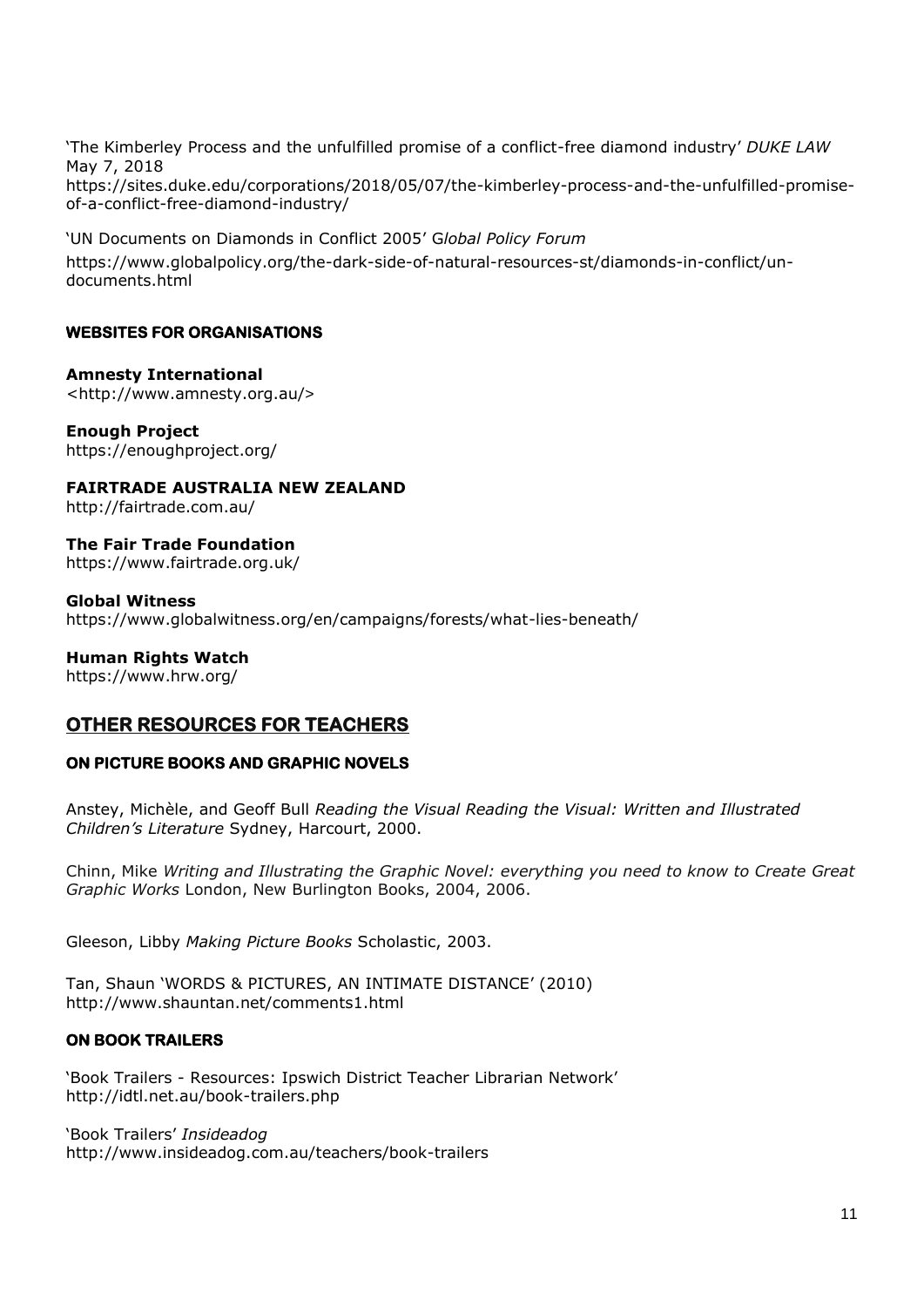'Book Trailers for Readers' by Michelle Harclerode [http://www.booktrailersforreaders](about:blank)

## **ON CRAFTIVISM**

Corbett, Sarah *How to be a Craftivist: The Art of Gentle Protest* Cornerstone, 2018.

'Craftivism' *Wikipedia <*[https://en.wikipedia.org/wiki/Craftivism>](about:blank)

Greer, Betsy *Craftivism: The Art Of Craft And Activism* Arsenal Pulp Press, 2014.

Tapper, Joan *Craft Activism* Random House USA, 2011.

## **ON POSTER DESIGN**

'Poster Design to Change the World' *Oxfam Australia* <https://www.oxfam.org.au/secondarysection-1-part-3-what-makes-a-successful-campaign-poster/>

## **WORDLESS PICTURE BOOKS**

Baker, Jeannie *Window* Walker Books Australia; London, Julia Macrae, 1991. Baker, Jeannie *Belonging* Walker Books, 2004.

Becker, Aaron *Journey (Trilogy 1)* Candlewick Press/Walker Books, 2014. Becker, Aaron *Quest (Trilogy 2)* Candlewick Press/Walker Books, 2015. Becker, Aaron *Return (Trilogy 3)* Candlewick Press/Walker Books, 2016. [Boxed Set of 3, 2017]

Cole, Henry *Unspoken: a Story from the Underground Railroad* Scholastic, 2012.

Frazee, Marla *The Farmer and the Clown* Beach Lane Books Simon & Schuster, 2014.

Lawson, Jonarno *Sidewalk Flowers* Ill. by Sydney Smith. Groundwood Books, 2015.

Lee, Suzy *Wav*e Chronicle Books, 2008.

Ormerod, Jan *Sunshine* Frances Lincoln Children's Books, 2009, 1981.

Ormerod, Jan *Moonlight* Frances Lincoln Children's Books, 2004, 1982.

Rogers, Gregory *The Boy, the Bear, the Baron, the Bard* Allen & Unwin, 2004. Rogers, Gregory *Midsummer Knight* Allen & Unwin, 2006. Rogers, Gregory *The Hero of Little Street* Allen & Unwin, 2009.

Tan, Shaun *The Arrival* Hachette Livre, 2006.

Wiesner, David *Flotsam* Andersen Press, 2012.

See also:

'Our Favourite Wordless Picture Books' *Reading Rockets* [<http://www.readingrockets.org/booklists/our-favorite-wordless-picture-books>](about:blank)

'Popular Wordless Picture Books Shelf' *Good Reads*  [<https://www.goodreads.com/shelf/show/wordless-picture-books>](about:blank)

'Wordless Picture Books' *Children's Books and Reading*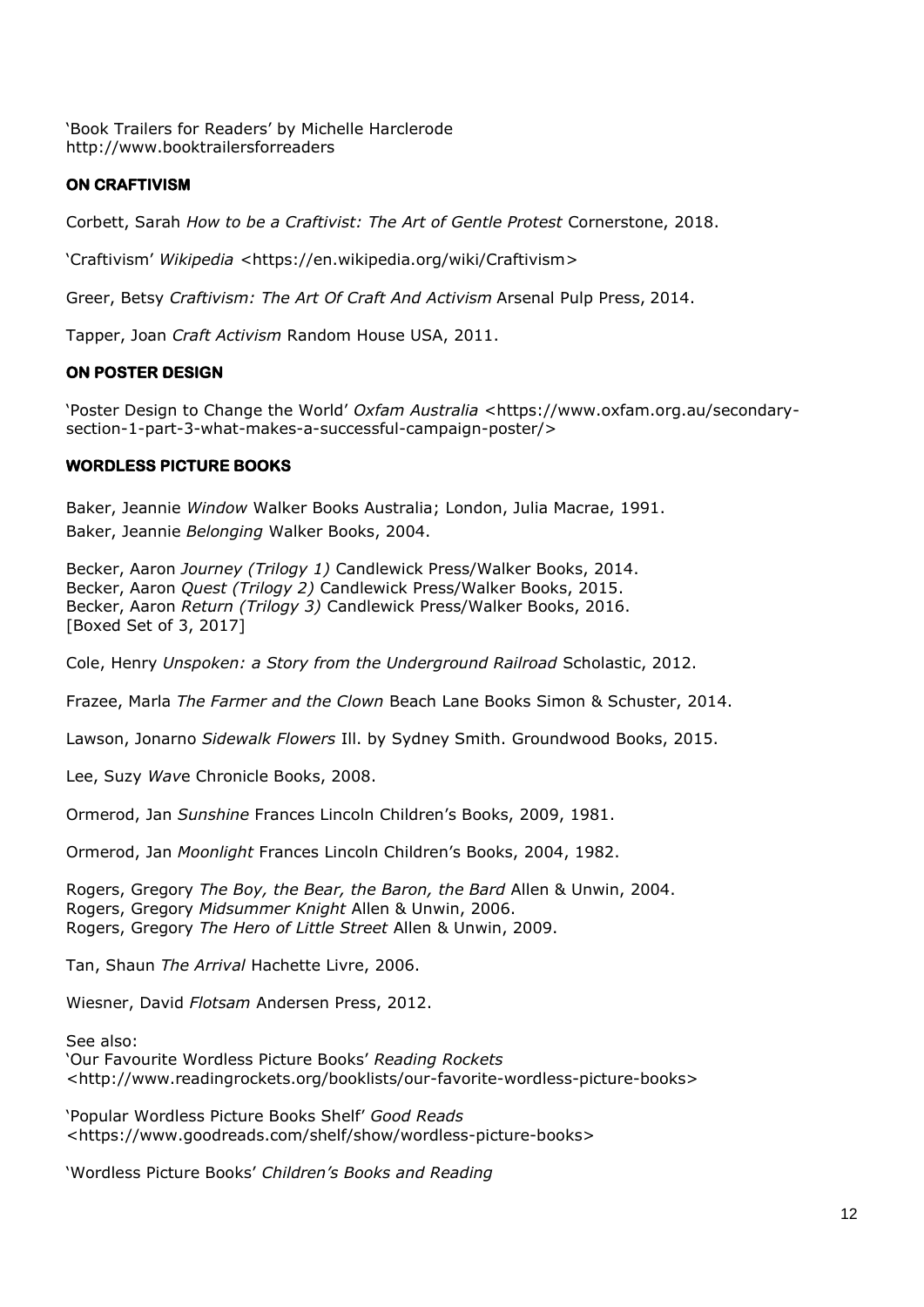<http://www.childrens-books-and-reading.com/wordless-picture-books.html>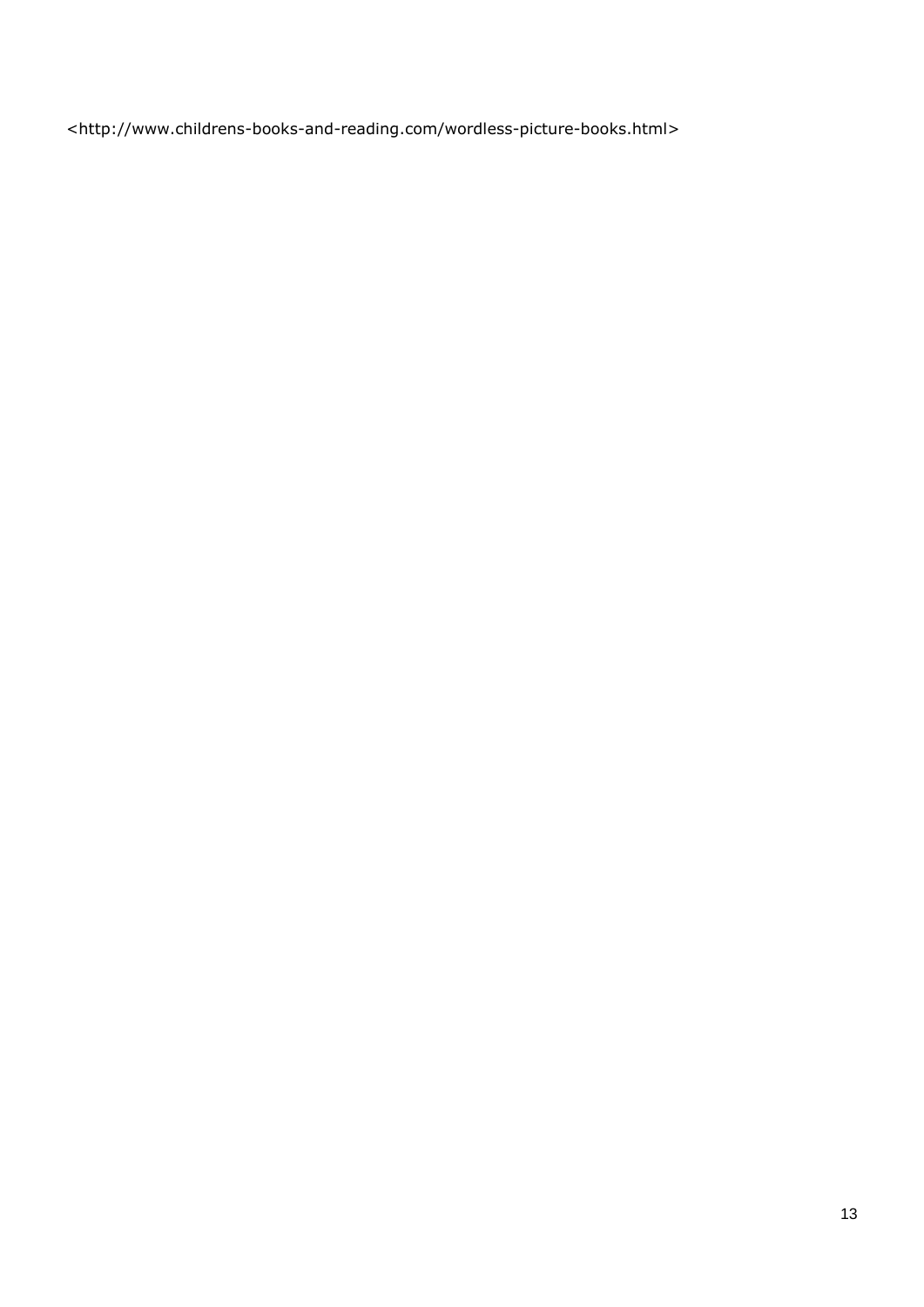## **ABOUT THE WRITER/ILLUSTRATOR**

## **ARMIN GREDER**

**Armin Greder** was born in Switzerland. In 1971 he migrated to Australia where he worked as a graphic designer and later taught design and illustration at a tertiary art institution. Books he has illustrated include *The Great Bear*, *An Ordinary Day* and *I Am Thomas,* all written by Libby Gleeson and *Flight* by Nadia Wheatley. Books he has authored and illustrated include *Australia T*o *Z*, *The Island* and *The City.* His work, in which charcoal is prominent, reflects his European background. *Flight* was CBCA Picture Book of the Year 2016. He is the recipient of a number of international recognitions such as the Bologna Ragazzi Award 2000 and has also been nominated for IBBY's Hans Christian Andersen Award 2004. He now lives in Lima, Peru and travels regularly.

See also: 'Playing by the Book: An Interview with Armin Greder' *Playing by the book* [<http://www.playingbythebook.net/2016/05/10/an-interview-with-armin-greder/>](about:blank)

'Meet Armin Greder' *Reading Time* June 26, 2015 <http://readingtime.com.au/meet-armin-greder/>

Sheahan-Bright, Robyn 'An Australian First', *Magpies*, Vol 15, No 3, July 2000, pp 6–7.

## **Other Books by Armin Greder**

## **Picture Books published by Allen & Unwin:**

*The Mediterranean Australia To Z The Island The City I am Thomas* (by Libby Gleeson)

## **Picture Books published by others:**

*Flight* by Nadia Wheatley (Windy Hollow Books) *The Great Bear* by Libby Gleeson (Walker Classics) *An Ordinary Day* by Libby Gleeson (Scholastic) *Sleep Time* by Libby Gleeson (Scholastic) *Uncle David* by Libby Gleeson (Scholastic) *Big Dog* by Libby Gleeson (Scholastic) *Danny and the Toybox* by Richard Tulloch (Scholastic) *The Princess and the Perfect Dish* by Libby Gleeson (Scholastic)

## **Collections published by others:**

*The Bunyip and the Night* by Mark Nestor Svendsen and illustrated by Annmarie Scott, Arone Raymond Meeks, Narelle Oliver, Geoffrey Elliott, David Mackintosh and Armin Greder Jam Roll Press, UQP, 1994.

*To This Day: For the Bullied and Beautiful* by Shane Koyczan illustrated by Gary Venn, Armin Greder, Phil Lesnie, Kathleen Jennings, Barroux and others. Walker Books, 2014.

## **ROBYN SHEAHAN-BRIGHT**

**Dr Robyn Sheahan-Bright** operates justified text writing and publishing consultancy services, and publishes regularly on children's literature, Australian fiction, and publishing history. She was inaugural director of and is a Life Member of the Queensland Writers Centre, and was co-founder of Jam Roll Press. Her publications include *Paper Empires: A History of the Book in Australia (1946- 2005)* (2006) co-edited with Craig Munro and *Hot Iron Corrugated Sky: 100 Years of Queensland Writing* (2002) co-edited with Stuart Glover. In 2011 she was recipient of the CBCA (Qld) Dame